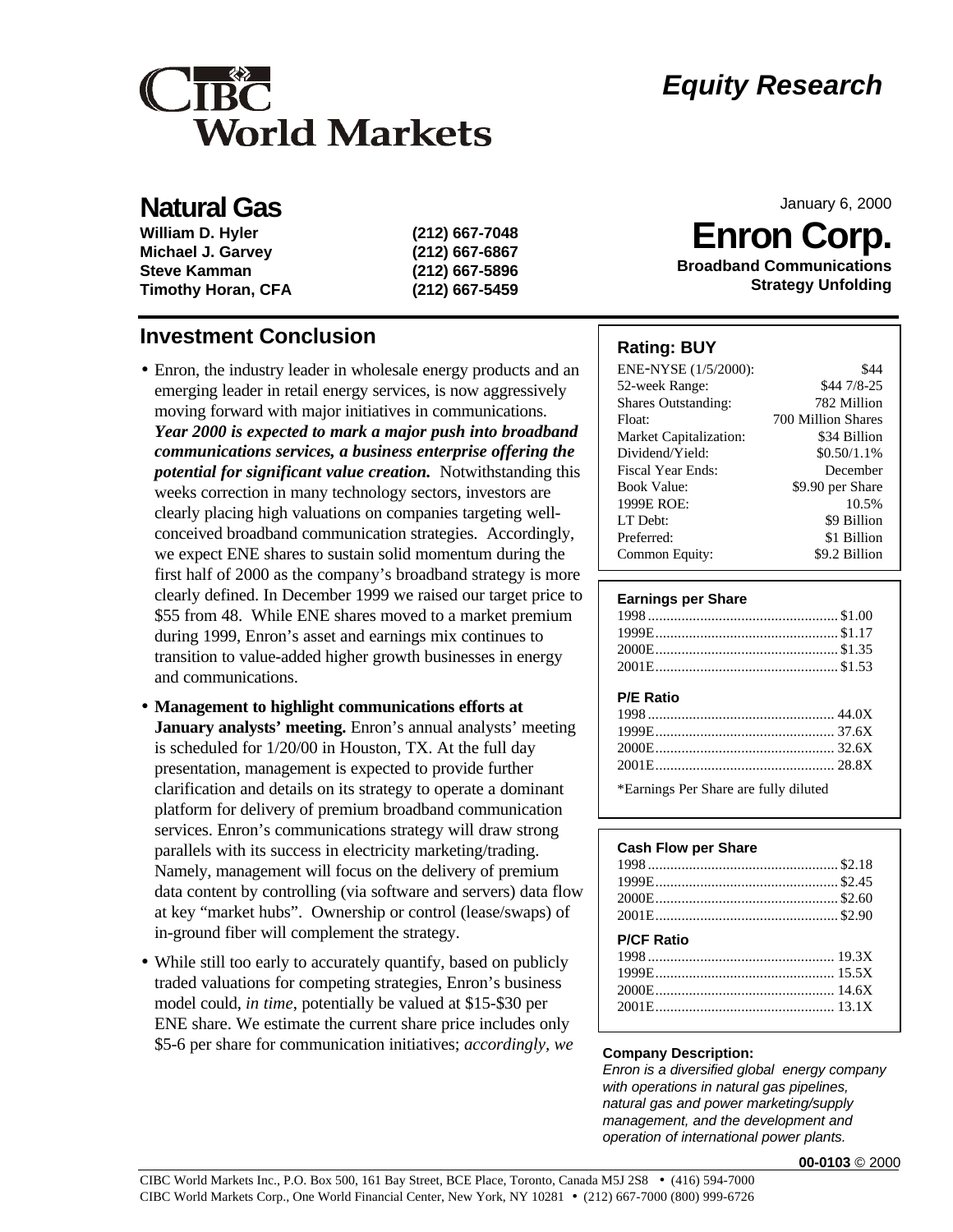*expect the meeting to represent a potential strong catalyst for ENE. For those interested, we will be hosting a conference call on Friday morning, 1/7 at 10:30 AM "The potential of Communications at Enron".*

**Momentum at Enron Energy Services, Enron Europe.** While Enron Communications is now seen as a primary driver in 2000, management continues to make important strides in developing new growth opportunities at Enron Energy Services (retail marketing) and Wholesale Energy Services (Europe, Asia, South America). With sizable investments in targeted growth markets now in place, return on capital employed is expected to trend higher in these important market segments.

#### **Enron Communications:** *Enron Intelligent Network Business Model*

Utilizing a highly unique, proprietary business model that does not rely on heavy ownership of physical assets (i.e. in-ground fiber), the *Enron Intelligent Network* is designed to introduce a new level of control and quality critical for high bandwidth applications. The Network is designed to optimize physical reach and develop market opportunities*.*

Enron's business concept in broadband communications is to control the flow of data traffic or content at key "market hubs" along the most efficient route. As with most Enron network initiatives where the goal is to rapidly build market presence, management expects to benefit from a "first to market" strategy. Enron's strategy is also betting on the belief that bandwidth capacity will quickly become a commodity and that the real value-added service will be in optimizing the "flow of traffic" on a national bandwidth network largely owned by others. The strategy has strong parallels with the company's successful strategy in gas and power. Enron is the recognized industry leader in gas and power, but far from the number one owner of gas pipelines, power plants or transmission lines. Enron's successful strategy in wholesale gas and power was never based on ownership of physical pipelines and wires. Rather, via advanced computer systems, software and personnel, the key was to control and manage the most efficient delivery of energy commodities. A similar strategy is now unfolding in a communications bandwidth industry growing

This report is issued by (i) in the US, CIBC World Markets Corp., a member of the NYSE and SIPC, (ii) in Canada, CIBC World Markets Inc., a member of the IDA and CIPF, and (iii) in the UK, CIBC World Markets International Ltd. or CIBC World Markets plc, each of which is regulated by the SFA. Any questions should be directed to your sales representative.

Every state in the United States, province in Canada and most countries throughout the world have their own laws regulating the types of securities and other investment products which may be offered to their residents, as well as the process for doing so. As a result, some of the securities discussed in this report may not be available to every interested investor. Accordingly, this report is provided for informational purposes only, and does not constitute an offer or solicitation to buy or sell any securities discussed herein in any jurisdiction where such would be prohibited. No part of any report may be reproduced in any manner without the prior written permission of CIBC World Markets.

The information and any statistical data contained herein have been obtained from sources which we believe to be reliable, but we do not represent that they are accurate or complete, and they should not be relied upon as such. All opinions expressed and data provided herein are subject to change without notice. A CIBC World Markets company or its shareholders, directors, officers and/or employees, may have a long or short position or deal as principal in the securities discussed herein, related securities or in options, futures or other derivative instruments based thereon. A CIBC World Markets company may have acted as initial purchaser or placement agent for a private placement of any of the securities of any company mentioned in this report, may from time to time solicit from or perform financial advisory, investment banking or other services for such company, or have lending or other credit relationships with the same. The securities mentioned in this report may not be suitable for all types of investors; their prices, value and/or income they produce may fluctuate and/or be adversely affected by exchange rates. Since the levels and bases of taxation can change, any reference in this report to the impact of taxation should not be construed as offering tax advice; as with any transaction having potential tax implications, clients should consult with their own tax advisors. Past performance is no guarantee of future results.

For private clients in the UK: Investors should seek the advice of an investment advisor if they have any doubts about the suitability of an investment.

Although each company issuing this report is a wholly owned subsidiary of Canadian Imperial Bank of Commerce ("CIBC"), each is solely responsible for its contractual obligations and commitments, and any securities products offered or recommended to or purchased or sold in any client accounts (i) will not be insured by the Federal Deposit Insurance Corporation, the Canada Deposit Insurance Corporation or other similar deposit insurance, (ii) will not be deposits or other obligations of CIBC, (iii) will not be endorsed or quaranteed by CIBC, and (iv) will be subject to investment risks, including possible loss of the principal invested. The CIBC trademark is used under license.

1999 CIBC World Markets Corp. and CIBC World Markets Inc. All rights reserved.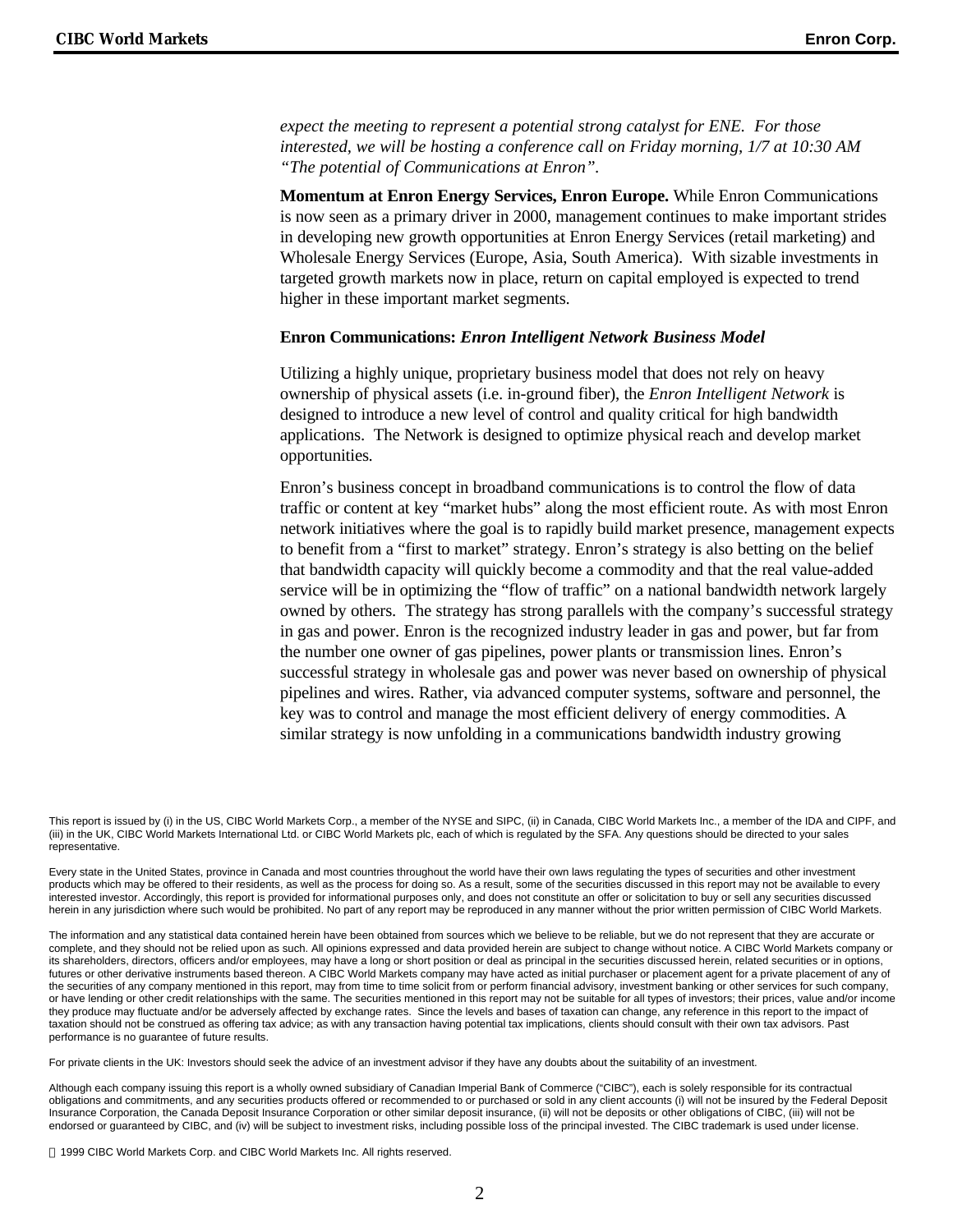significantly faster (100% annually) than gas and electricity did during the 1990s. We note the following:

- **Powerful software level.** Powerful software system now in place will dynamically route packets of information, reconfigure and differentiate service routers at critical points of presence (PoPs). By year-end 2000, Enron expects to have a presence in 45 U.S. and European cities.
- **Enron intelligent network.** Utilizing proven commercial technology, proprietary software layer will optimize data traffic flow independent of system (fiber) ownership. Through messaging between servers, the system determines optimum route, then transfers data faster and more reliably. The system allows metering of system use and usage-based billing and creates important partnerships with ISPs, functioning as system interconnect and product delivery point.
- **Fiber fallback.** The goal is not to own significant in-ground fiber, but to control the wholesale routing of traffic. However, to guarantee reliability, Enron will lease or own dark fiber along key routes. Management expects the value of dark fiber to fall rapidly as the "commoditization" of bandwidth capacity intensifies in the years ahead.
- **Bandwidth trading**. Building on its success in gas and power, Enron is seen quickly emerging as a leader in bandwidth trading, a skill-set seen increasingly important as bandwidth requirements grow and become more complex.
- **Transfer of technology**. Over the past five years, Enron has invested \$1.3 billion in computers and systems to ensure leadership in wholesale gas and power trading/marketing. Most of the technology is transferable to the communications market in efficiently moving bandwidth capacity, which has strong similarities to electricity.

#### *The Enron Intelligent Network is comprised of three components:*

- 1. Enron's Pure IP™fiber network (19,000 miles, ½ owned, ½ leased/swapped)
- 2. Community of "One Hop" servers (45 cities year-end 2000)
- 3. Enron Communications' patented InterAgent® software that enables application services.

The Enron Intelligent Network is designed to allow both partners and customers deploy products and services that will revolutionize the delivery of rich media and other delaysensitive, high-bandwidth solutions to the desktop. The approach provides a highly reliable, pay-for-what-you-need, bandwidth-on-demand method to deliver data and streaming media to three constituencies:

- 1. content and application providers
- 2. network service providers,
- 3. end-users who want more from the public Internet.

To implement the new architecture, Enron Communications has formed strategic alliances with hardware suppliers such as Cisco Systems, Ciena Corporation, and Sun Microsystems. For example, Cisco Systems' high speed backbone routers are used to determine which path the IP bits will take across the Enron Communications backbone. Dense Wave Division Multiplexing (from Ciena) creates the high-speed optical circuits. Sun Microsystems will provide the servers required to handle to store and transfer the large volume of data.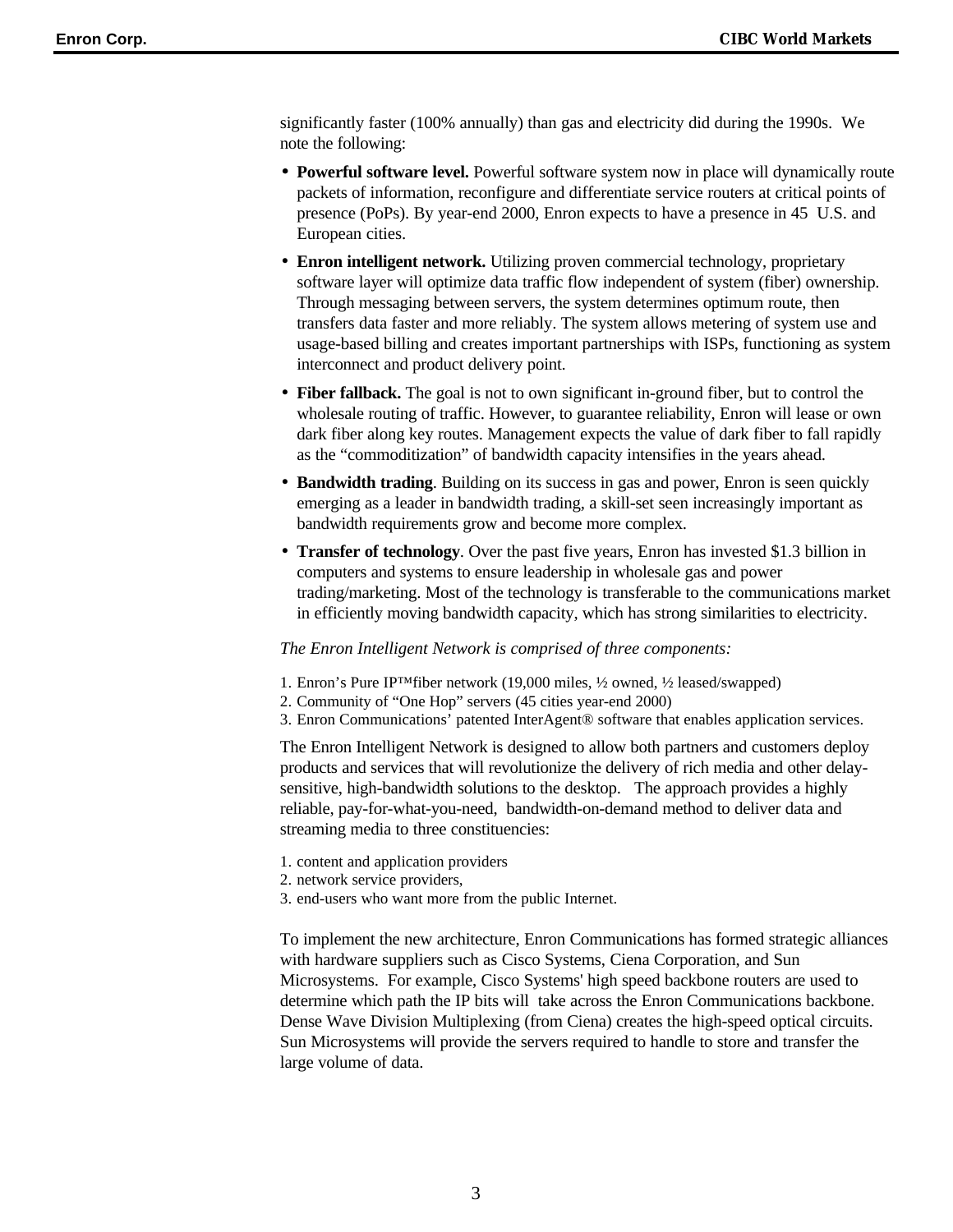

**Enron 's I n t e lligent Ne t w o r k**

#### **Source: Enron**

While the list is naturally subject to change as Enron's strategy is more clearly defined, we have attempted to provide some comparative telecom plays and current valuation metrics below. Enron is expected to provide revenue goals at its upcoming analyst meeting on January 20, 2000.

| <b>Comparative Telecom Plays (Preliminary)</b> |  |  |  |
|------------------------------------------------|--|--|--|
|------------------------------------------------|--|--|--|

| <b>Content Delivery</b>   | Symbol      |       | Last Annhigh | Annlow | <b>Shares</b> | <b>Mkt Cap</b> | Revenues | Mult Rev. |
|---------------------------|-------------|-------|--------------|--------|---------------|----------------|----------|-----------|
| Broadcast.com*            |             |       |              |        | 37            | \$4.500        | \$60     | 75.0X     |
| Interview.com             | <b>ITVU</b> | \$91  | \$124        | \$13   | 15            | \$1.365        | \$13     | 105.0X    |
| Digital Island            | <b>ISLD</b> | \$99  | \$157        | \$9    | 35            | \$3.465        | \$46     | 76.2X     |
| Akami                     | AKAM        | \$284 | \$346        | \$110  | 91            | \$25.799       | \$100    | 258.0X    |
| Intenap                   | <b>INAP</b> | \$169 | \$198        | \$39   | 66            | \$11.171       | \$165    | 67.7X     |
| * Bought by Yahoo in 1999 |             |       |              |        |               |                |          |           |
| <b>Fiber Plays</b>        |             |       |              |        |               |                |          |           |
| Williams Comm. Group      | <b>WCG</b>  | \$29  | \$35         | \$23   | 460           | \$13.311       | \$440    | 30.3X     |
| Level 3 Comm              | LVLT        | \$77  | \$100        | \$39   | 341           | \$26,236       | \$424    | 61.9X     |
| Global Crossing           | <b>GBLX</b> | \$48  | \$64         | \$19   | 795           | \$38.160       | \$761    | 50.1X     |

Source: CIBC World Markets, industry consensus

**Akamai Technologies** provides a global delivery service for Internet content that improves Web site speed and reliability and protects against Web site crashes due to demand overloads, utilizing a worldwide server network that locates content geographically closer to users.

**Broadcast.com** is an aggregator and broadcaster of streaming media programming on the Web. The Co. broadcasts programming from over 385 radio stations, 40 TV stations & cable networks & sports for over 420 college & professional teams

**Digital Island** offers a global network and related services for companies that are using the Internet to deploy key business applications worldwide. Its services make it easier for companies to globalize their operations and to provide a higher quality of service and more functions than on the public Internet. The Company targets corporations that are increasingly relying on the Internet to conduct business but are constrained by its unreliability, slow performance and limited range of functions. Its global private network and services enable customers to effectively deploy and manage global applications by combining the reliability, performance and broad range of functions available in private Intranets operated by individual companies for their own users, with the global access of the public Internet.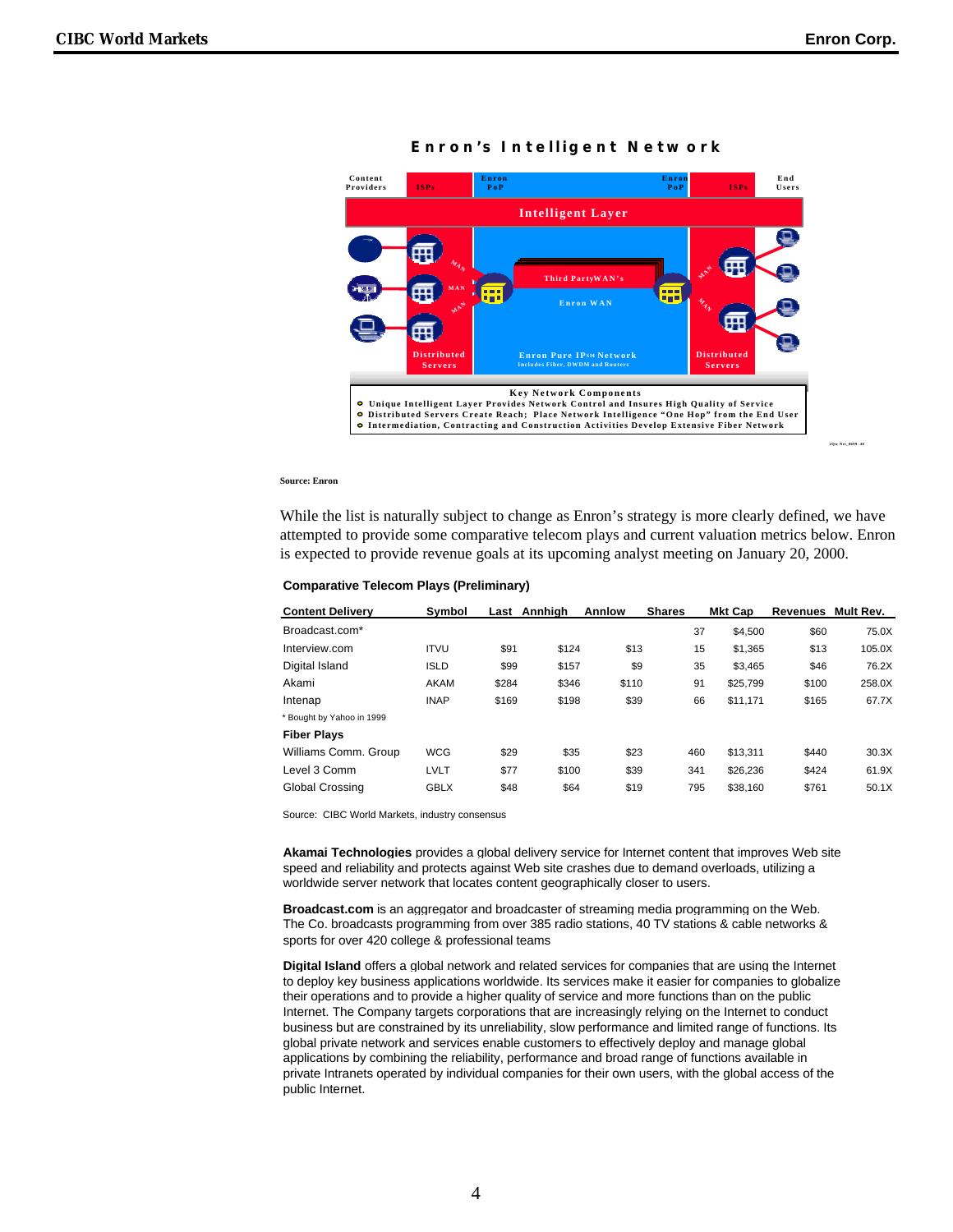**InterNAP Network Services** is a provider of fast, reliable and centrally managed Internet connectivity services targeted at businesses seeking to maximize the performance of mission-critical Internet-based applications.

**InterVU provides Website owners and content publishers with feature-rich, cost-effective services** for the delivery or streaming of live and on-demand video and audio content over the Internet. InterVU's streaming media services allow Internet users to, among other things, view news, sports and other events from around the world, listen to live radio broadcasts, watch and listen to specialized content not widely available on television or radio, hear a company's quarterly earnings report live, accompanied by a graphical presentation, view a movie trailer before purchasing a movie ticket, videotape or DVD and watch music videos or listen to songs on demand. InterVU has also developed a suite of services that automate the publishing, distribution and programming of video and audio content. InterVU Service solutions include InterVU Workbench, the InterVU Audience, InterVU Presents, V-Banner, Production Services and Encoding Services.

*The following is an excerpt from Daily DataTimes, CIBC Telecom Services:*

**Tim Horan 212-667-5459 Steve Kamman 212-667-5896**

*\_\_\_\_\_\_\_\_\_\_\_\_\_\_\_\_\_\_\_*

Enron Communications is working to put itself in position to catch the wave of growth promised by telecom's transformation into datacom (as discussed in out recent "Global 2000" piece). We believe that this transformation will lead to the horizontal segmentation of the industry, with companies specializing on specific market segments or niches. Enron appears to be concentrating on serving local ISP's, carriers, enhanced data providers and large business users, but with a very different offering than current wholesale providers such as Williams Communications Group (WCG).

- Enron is planning to offer long-haul transport through a unique combination of owned and traded bandwidth. This "network of networks" architecture has significant potential as a low-cost, robust transport option producing substantial trading income to Enron.
- Across that network, Enron is also planning to offer data traffic management applications in the same vein as Akamai and its competitors. Enron intends, however, to target premium broadband content, including live content delivery. The combination of premium content management with a proprietary transport solution could prove a powerful force in this market.

This combination of bandwidth trading, content/traffic management, and differentiated wholesale telecom services puts Enron in three markets areas with tremendous potential for growth. For reasons discussed below, Enron does have several competitive advantages may enable it to become a major supplier of access to long-haul transport. Of course, the ultimate value of the business will depend on execution. However, we do believe that the vision and value proposition are appealing at this stage of the game. We expect that the company will do a great deal to flesh out their vision at their January  $20<sup>th</sup>$  investors meeting in Houston.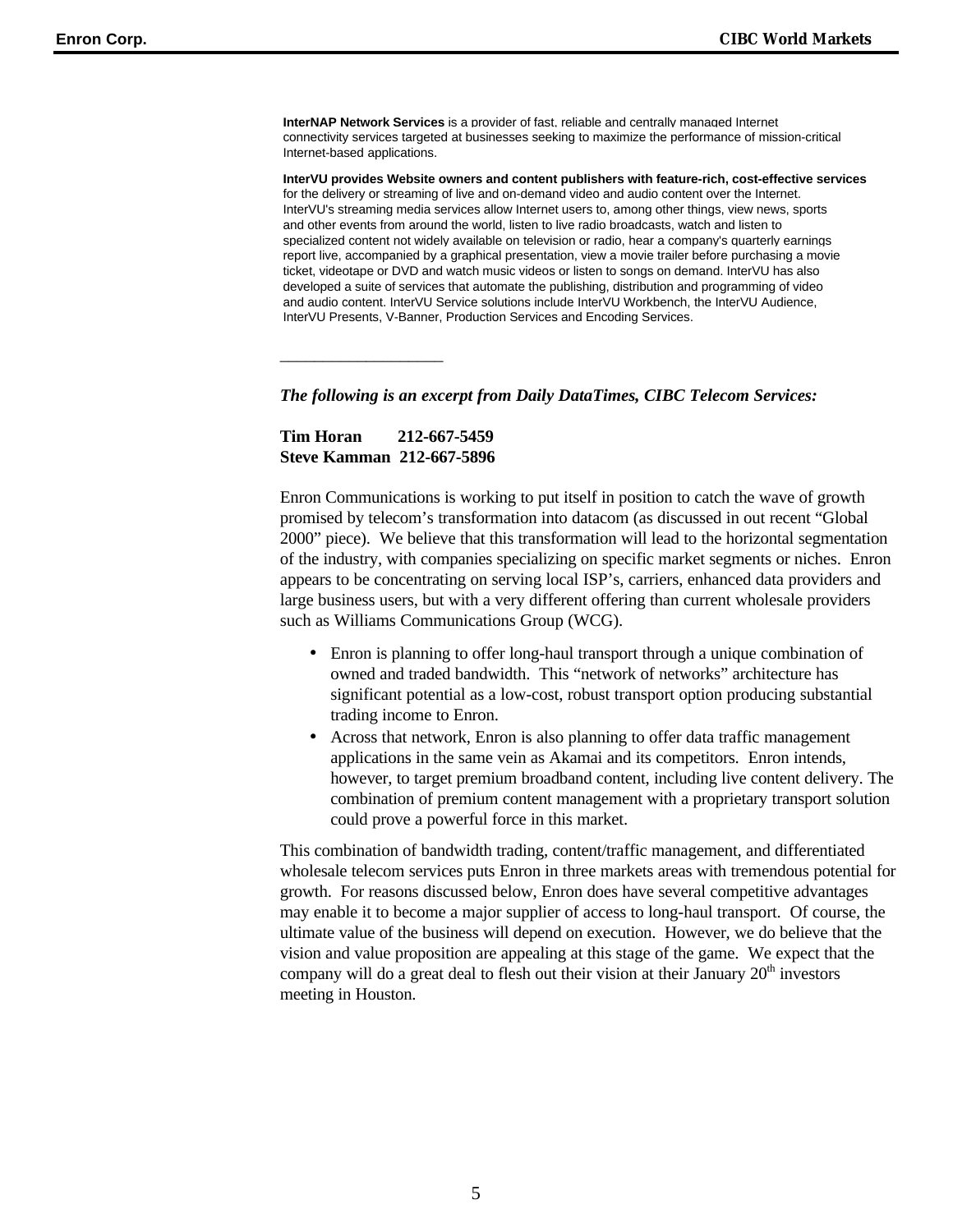

Enron already has some 19,000 route miles of built, swapped, and leased fiber in the ground. However, Enron plans to focus largely on seamlessly integrating capacity bought through bandwidth trading to create a "network of networks" out of other carriers' fiber. While ENE does plan to use its own fiber to carry traffic, it will do so largely to back up the capacity it sources through trading.

#### **Operationally, this multi-sourced network architecture boils down to a very smart**

**switching system that gives customers the capabilities and reliability of a single network at the front-end while integrating capacity sourced from** *multiple* **networks on the back end.** ENE believes that this integration of multiple networks will offer greater path diversity and reliability than any single-network solution. Equally



importantly, ENE believes that trading will allow it to buy excess capacity on other networks at marginal (i.e. near-zero) cost, aggregate it, and re-sell at solid margins even at very low prices.

Perhaps more importantly, Enron's multi-sourcing approach is tailor-made to foster the development of a robust capacity trading market (as discussed in our recent bandwidth trading report). The potential of this market is tremendous. We estimate that some \$12 billion in traffic could be sourced through bandwidth trading within five years, with the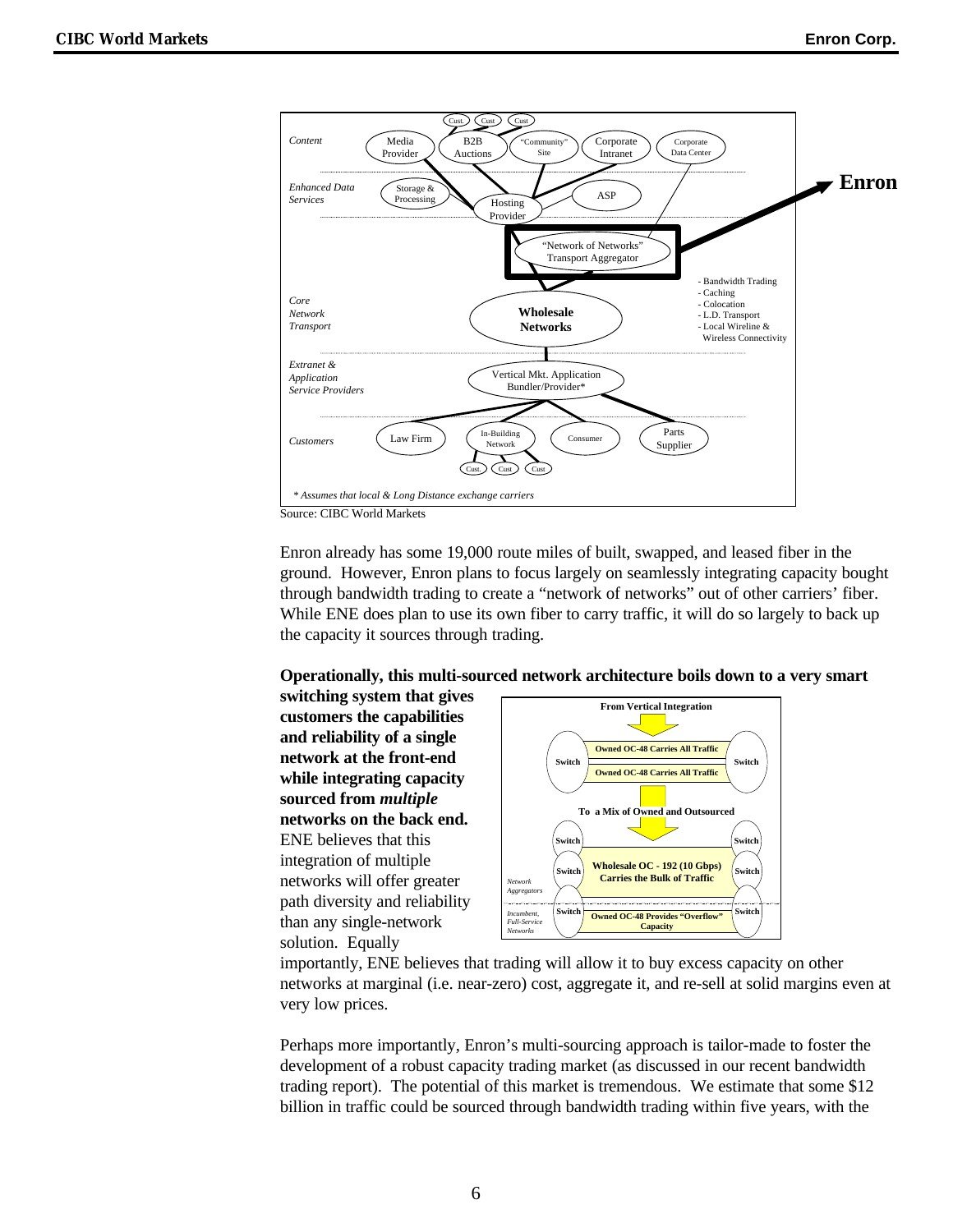potential for traded contract volumes several orders of magnitude greater. Given Enron's dominance of the electricity and natural gas markets, we believe that there is no better positioned company to create and capitalize on such a market in bandwidth.

ENE plans to build out 45 traffic distribution points (25 built) and some 500 streaming/caching/traffic routing servers (200 built). While it still remains unclear how industry-leading the technology is or, importantly, whether it will allow ENE to help set standards in this arena, the same proprietary control layer used to manage Enron's "Network of Networks" is now being put to use to facilitate delivery of third party premium broadband content. Certainly the high market valuation accorded to Akamai points to the potential of this market segment.

At present, significant elements of Enron's business model remain to be proven. However, Enron brings several critical advantages to the table:

- *Systems/POPs:* The company believes it has proprietary data routing and management systems that give it a lead in building a robust network-of-networks.
- *Fiber In The Ground:* Enron's owned network gives it a solid backstop on which to build quality assurance and, equally importantly, customer perceptions of it. It also gives them alternative to traded markets if disruptions occur.
- *Unmatched Trading Experience:* Enron played a major role in developing traded markets in gas and electricity. While bandwidth presents new challenges, no other company can draw upon deeper the trading and market-building experience.
- *Capital:* Enron Communication's parent is a \$30 Bn. company with a track record of investing in visionary, but lucrative business ideas. This will be a tremendous advantage in a market segment populated with less established companies.
- *First-Mover Advantage:* Enron is coming to the market at a time of incredible change. If ENE can define the model for its market segment, it will be hard for others to catch up.

We await further details and emphasize that much remains to be proven in the marketplace. However, the vision behind Enron communications is very much in line with our own view of how this industry is evolving. Depending on execution, we believe the business could be worth anywhere between \$3 and \$30 billion (\$4-\$37 per share). We await further news on the  $20<sup>th</sup>$  and thereafter.

**Deleveraging of balance sheet seen accelerating entry into growth businesses.** The announced sale of Portland General should allow Enron to continue to build its market presence in deregulating wholesale and retail energy and communication markets. In November, Enron entered into a purchase and sale agreement to sell Portland General Electric (PGE) to Sierra Pacific for \$2.1 billion. Sierra Pacific will also assume \$1.0 billion in PGE debt and preferred stock. The transaction is expected to close in 2H00. The improved balance sheet should allow ENE to more aggressively pursue new opportunities in higher growth businesses such as communications.

*In measuring the merits of investing in Enron, investors should consider that large-cap leaders within industry sectors have seen marked relative multiple expansion in recent*

**\_\_\_\_\_\_\_\_\_\_\_\_\_\_\_\_\_\_\_\_**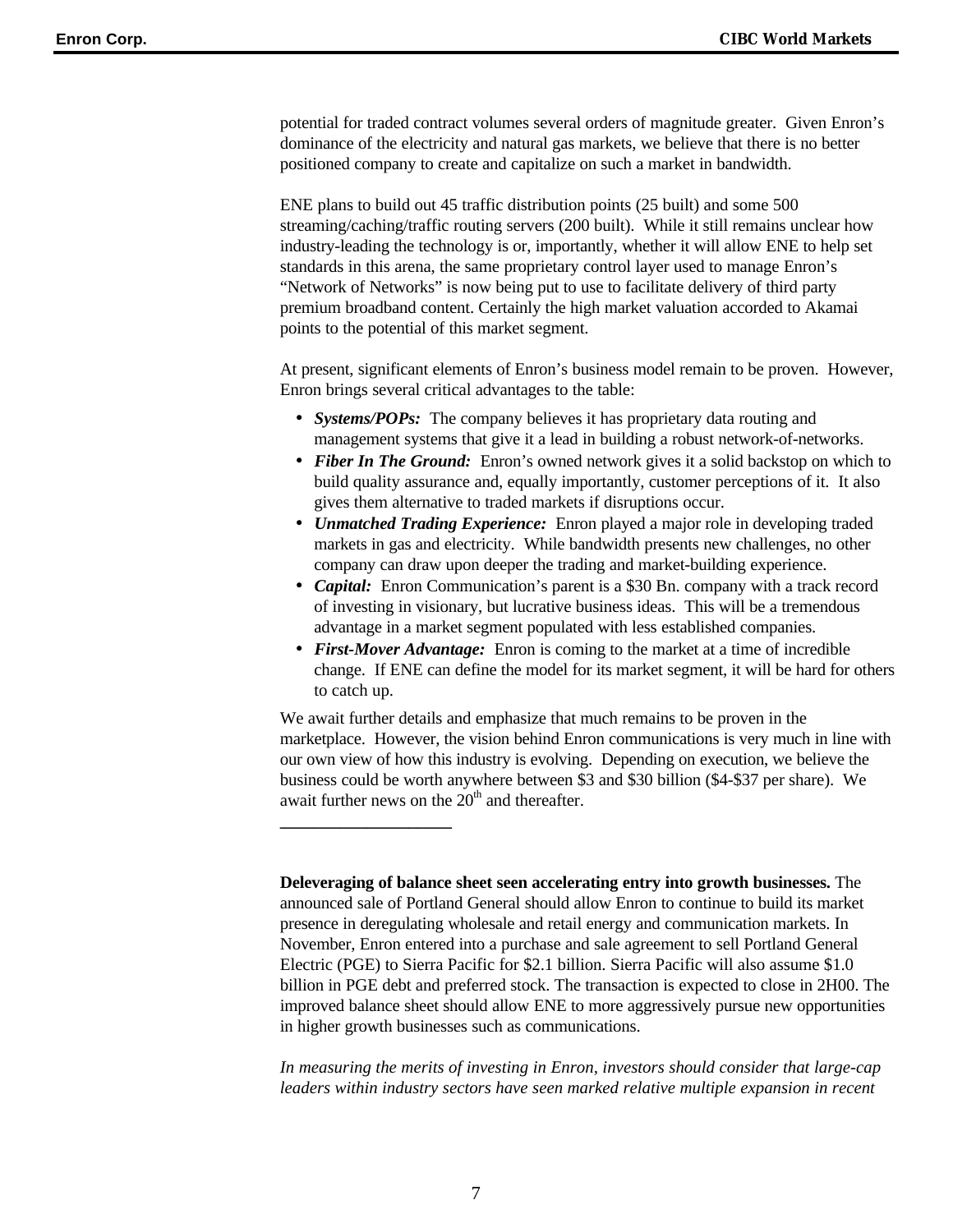*years. Higher multiple companies also have gained more flexibility to use high-P/E stock (i.e., a lower cost of capital) in targeting growth opportunities.*

- **Wholesale energy markets**. Enron has built a formidable presence in North American wholesale energy markets. With power market restructuring still in its early stages, divisional earning power should continue to build over the next five years. Rising momentum in a deregulating European energy market—a market that rivals North America's in size—should further accelerate growth beyond 2000.
- **Enron Energy Services (EES).** The addition of major new contracts in 1999 and a continued rise in business backlog suggest that management's retail strategy is succeeding. EES is aggressively targeting 10% penetration in the \$200 billion retail commercial/industrial market for commodity and facility management/related services Assuming a 10% market share, EBIT potential five years out is projected to reach \$725 million, with EPS power of \$0.55-\$0.60.



Source: Enron

#### **Enron Energy Services (EES)**

| Total Energy Expenditures (TEE) - Measure of Undiscounted Future Est. Revenues |             |                                                                                                 |        |        |        |        |
|--------------------------------------------------------------------------------|-------------|-------------------------------------------------------------------------------------------------|--------|--------|--------|--------|
| <b>TEE Statistic</b>                                                           | 1996        | 1997                                                                                            | 1998   | 1999E  | 2000E  |        |
| \$ Billions                                                                    | \$0.0       | \$1.2                                                                                           | \$3.8  | \$12.0 | \$16.0 |        |
| Avg Contract Term                                                              |             |                                                                                                 | 3.5    | 6.0    | 6.0    |        |
| EES Employees (YE)                                                             |             | 3.000                                                                                           | 4,000  | 5,360  |        |        |
| SMSA Enron Coverage*                                                           | # Locations |                                                                                                 |        |        |        |        |
| Top 25 Areas:                                                                  | 24          |                                                                                                 |        |        |        |        |
| Top 50 Areas:                                                                  | 40          | Decline in "commodity only" indicates management is                                             |        |        |        |        |
| *Standard Metropolitan Statistical Area                                        |             | successfully transitioning existing customers to higher margin<br>bundled services/outsourcing. |        |        |        |        |
| <b>Segmentation: Prospect Backlog</b>                                          |             |                                                                                                 |        |        |        |        |
|                                                                                | $Q1-98$     | Q2-98                                                                                           | Q3-98  | Q4-98  | Q1-99  | Q2-99  |
| <b>Bundled Services/Outsourcing</b>                                            | \$4.6       | \$7.5                                                                                           | \$11.0 | \$17.2 | \$18.0 | \$20.0 |
| <b>Commodity Only</b>                                                          | \$2.8       | \$3.0                                                                                           | \$1.0  | \$0.8  | \$0.8  | \$0.8  |

\$7.4 \$10.5 \$12.0 \$18.0 \$18.0 \$18.0

Source: Company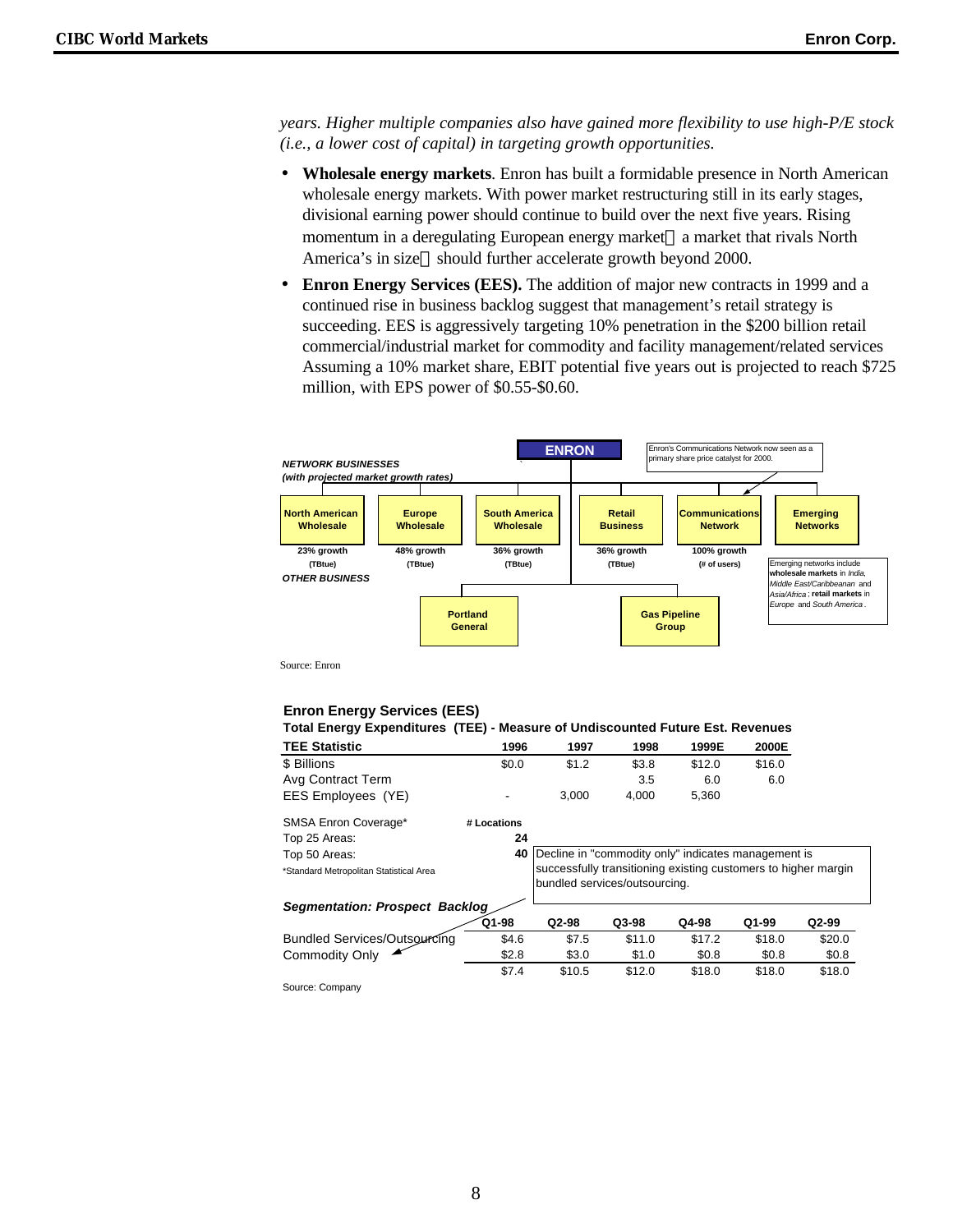#### **Retail Energy Marketing\* - Five Year Potential**

| Commercial and Light Industrial market         |                                                         | 2004    |
|------------------------------------------------|---------------------------------------------------------|---------|
| Market Size Opened Up \$Billion - Energy Sales |                                                         | \$70    |
| <b>Facility Mgmt \$Billion</b>                 |                                                         | \$90    |
|                                                | Market Size Opened Up \$Billion-Related Services (HVAC, | \$40    |
| Total Market Size (Annual Revenues)            |                                                         | \$200   |
|                                                |                                                         |         |
| EES Revenue Share - 8% penetration             |                                                         | 10%     |
| <b>Enron Target Revenues (EES) \$Billions</b>  |                                                         | \$20.0  |
| <b>Projected Gross Margin</b>                  |                                                         | 5.0%    |
| Gross Margin Target (\$ Million)               |                                                         | \$1,000 |
| <b>Allocated Expenses</b>                      |                                                         | \$275   |
| <b>EBIT</b>                                    |                                                         | \$725   |
| Taxes                                          |                                                         | \$254   |
| Net Income                                     |                                                         | \$471   |
| <b>Fully Diluted Shares</b>                    |                                                         | 824     |
| <b>EPS potential</b>                           |                                                         | \$0.57  |
| Valuation                                      |                                                         |         |
| <b>Target EBIT Multiple</b>                    |                                                         | 13.0X   |
| <b>Terminal Value</b>                          |                                                         | \$9,425 |
| Implied P/E                                    |                                                         | 20.0    |
| <b>Present Value</b>                           | 12.5% discount                                          | \$5,230 |
|                                                | <b>Per Share</b>                                        | \$6.35  |

**Enron Energy Services (EXPECTED TO TURN PROFITABLE IN Q4-99).**  Management is aggressively targeting a 10- 15% share of the growing commercial and light industrial retail energy market. Enron estimates the total potential market at \$200 billion. Our 10% penetration (5 years), suggests \$20 billion in incremental revenue potential, \$725 million in EBIT potential and a potential \$0.55-\$0.60 in incremental EPS power.

Source: Company data, CIBC World Markets estimates

**Non-earning segments offer significant upside potential**. ENE currently trades at ~32X projected 2000 EPS, approximately 2X the diversified gas average and a premium to the market. However, we note that EES and Enron Communications, two high-growth business units currently not contributing earnings (after allocated expenses), offer highgrowth potential, and, in our view, significant present value. While we expect to raise our valuation estimates after the January 20 presentation, we have previously estimated the present value of EES and Communications at a combined \$12 per share. Netting off \$12 from the current \$44 stock price, one could argue that ENE trades at ~\$32, or a more reasonable 23X estimated 2000 EPS from Wholesale Energy Services and Transportation/Distribution businesses.

#### **Our quarterly EPS estimates are shown below.**

|       |         | 1 Qtr. . | 2 Qtr. 3 Qtr. 4 Qtr.            |        |        | Year    |
|-------|---------|----------|---------------------------------|--------|--------|---------|
| 1998  | Actual  | \$0.32   | \$0.21                          | \$0.23 | \$0.24 | \$1.00  |
| 1999E | Current |          | \$0.27A \$0.27A \$0.27A \$0.30E |        |        | \$1.17E |
| 2000E | Current | $---$    |                                 |        | $---$  | \$1.35E |
| 2001E | Current |          |                                 |        |        | \$1.53E |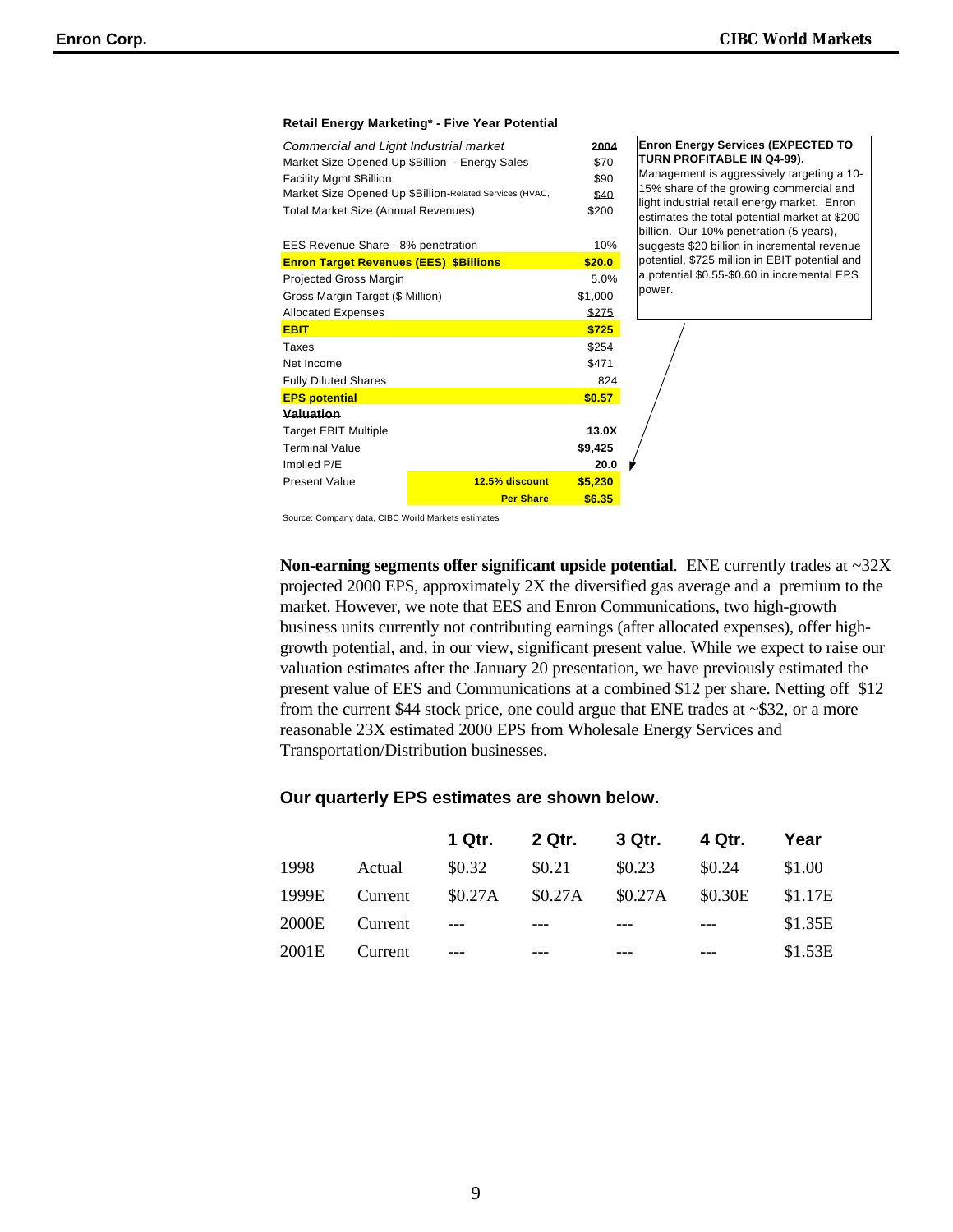| <b>FINANCIAL DATA \$MM</b>          | 1997     | 1998     | 1999E    | 2000E    | 2001PF   |                               |
|-------------------------------------|----------|----------|----------|----------|----------|-------------------------------|
| <b>EBIT</b>                         |          |          |          |          |          |                               |
| Transportation & Distribution:      |          |          |          |          |          |                               |
| Gas Pipeline Group/Ventures         | \$364    | \$351    | \$378    | \$380    | \$375    |                               |
| <b>Portland General</b>             | \$114    | \$286    | \$280    | \$300    | \$0      |                               |
|                                     | \$478    | \$637    | \$658    | \$680    | \$375    |                               |
| <b>Wholesale Energy Operations:</b> | \$654    | \$968    | \$1,364  | \$1,474  | \$1,636  |                               |
| <b>Exploration &amp; Production</b> | \$183    | \$128    | \$75     | \$40     | \$53     |                               |
| Corporate/Other/Aurix               | (\$31)   | \$7      | (\$8)    | \$10     | \$35     |                               |
| Enron Energy Services (EES)         | (\$107)  | (\$119)  | (\$75)   | \$50     | \$120    |                               |
| <b>EBIT Totals</b>                  | \$1,177  | \$1,621  | \$2,014  | \$2,254  | \$2,219  |                               |
| Interest Expense                    | \$401    | \$550    | \$697    | \$700    | 507.5    |                               |
| Dividends on Preferred Stock (sub)  | \$69     | \$77     | \$77     | \$80     | \$85     |                               |
| Minority Interest                   | \$80     | \$77     | \$114    | \$80     | \$80     |                               |
| Pretax Income                       | \$627    | \$917    | \$1,126  | \$1,394  | \$1,546  |                               |
| <b>Income Taxes</b>                 | \$112    | \$219    | \$169    | \$251    | \$255    |                               |
| <b>Tax Rate</b>                     | 18%      | 24%      | 15%      | 18%      | 17%      |                               |
| Income From Continuing OPS          | \$515    | \$698    | \$957    | \$1,143  | \$1,291  |                               |
| <b>Preferred Stock Dividends</b>    |          |          | \$45     | \$60     | \$60     |                               |
|                                     | \$17     | \$17     | \$16     | \$16     | \$16     |                               |
| Earnings on Common Shares           | \$498    | \$681    | \$941    | \$1,127  | \$1,275  |                               |
| <b>Common Shares Outstanding</b>    | 544.0    | 642.0    | 703.5    | 730.0    | 735.5    |                               |
| <b>Fully Diluted Shares</b>         | 592.0    | 696.0    | 770.3    | 800.0    | 807.0    |                               |
| <b>EPS FD</b>                       | \$0.87   | \$1.01   | \$1.17   | \$1.35   | \$1.53   |                               |
| Non-Recurring                       | (\$1.42) | \$0.01   | \$0.00   | \$0.00   | \$0.00   |                               |
| <b>Fully Diluted EPS Reported</b>   | (\$0.55) | \$1.02   | \$1.17   | \$1.35   | \$1.53   |                               |
| Cash Flow Per Share                 | \$1.16   | \$2.68   | \$2.45   | \$2.60   | \$2.88   |                               |
| <b>EBITD Per Share</b>              | \$3.00   | \$3.75   | \$3.82   | \$3.88   | \$3.83   |                               |
| Price/Earnings Ratio (FD)           |          | 43.3     | 37.5     | 32.5     | 28.8     |                               |
| Price/Cash Flow Ratio               |          | 16.4     | 17.9     | 16.9     | 15.3     |                               |
| EV/EBITD                            |          | 15.9     | 15.2     | 15.3     | 15.0     |                               |
| <b>Enterprise Value</b>             |          | \$38,982 | \$42,393 | \$44,201 | \$44,008 |                               |
| Year-End Book Value                 | \$9.49   | \$10.13  | \$11.81  | \$12.23  | \$13.35  |                               |
| Price/Book                          | 4.6      | 4.3      | 3.7      | 3.6      | 3.3      | ENE's                         |
| Return on Avg. Equity               | $-6.7%$  | 10.4%    | 10.7%    | 11.3%    | 11.9%    | balance sheet<br>and coverage |
| Return on Capital                   | 8.8%     | 8.3%     | 9.8%     | 9.8%     | $9.1\%$  | ratios                        |
| Interest Coverage                   | 3.6      | 4.0      | 3.6      | 3.7      | 5.0      | improve                       |
| Debt                                | 6,254    | 7,357    | 7,500    | 5,650    | 6,150    | following the<br>sale of PGE  |
| Minority Interest                   | 1,147    | 2,143    | 1,160    | 1,160    | 1,160    | (expected                     |
| Pfd Stock                           | 993      | 1,001    | 1,001    | 1,001    | 1,001    | Q2, Q3 2000).                 |
| Equity                              | 5,618    | 7,048    | 9,100    | 9,783    | 10,774   |                               |
| % Debt                              | 49%      | 48%      | 43%      | 34%      | 34%      |                               |

Source: Company Reports, CIBC World Markets Corp.